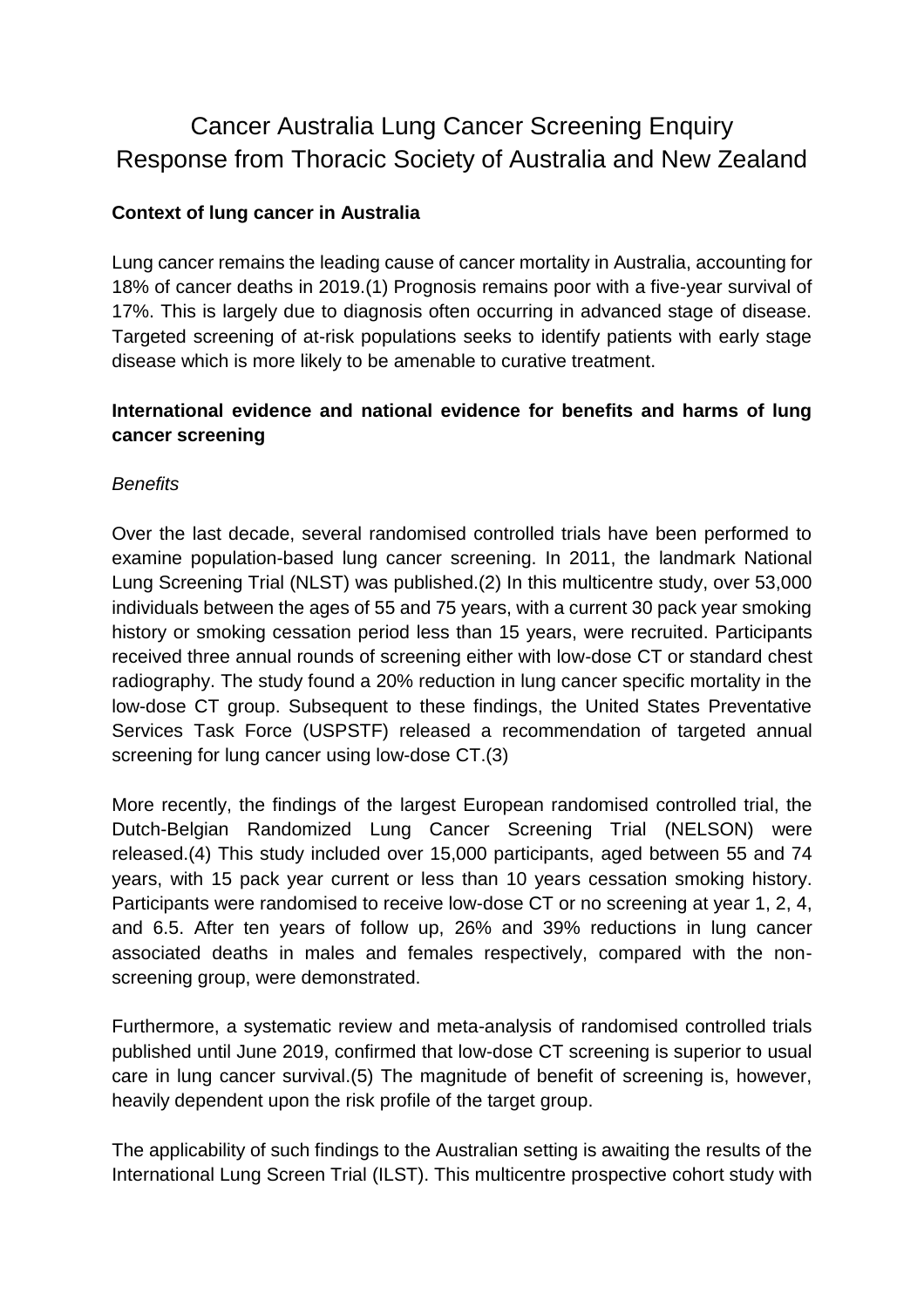recruitment sites in Australia, Canada and Hong Kong, looks to build upon preceding trials by utilising the PLCOm2012 risk prediction model or USPSTF criteria for eligibility.(6)

#### *Harms*

Three chief concerns of low dose CT screening for lung cancer are false-positive findings, overdiagnosis, and risk of radiation exposure. False-positive tests are one of the primary potential harms of any screening modality, along with the resultant diagnostic work-up and any complications thereof. In the NLST, the false-positive rate for low dose CT was approximately 27% in each of the first two rounds, decreasing to 16.8% in the third round.(2) While the majority of false-positive findings were followed with imaging modalities, 0.6% of all low-dose CT screens had an invasive diagnostic procedure and 0.06% had a complication arising from an invasive procedure.

Overdiagnosis describes the detection of a cancer through screening which would never have become symptomatic or been discovered otherwise, and may have consequences of provoking anxiety and potential for complications of unnecessary treatment. Utilising NLST data and a natural lifetime history model, Patz et al. estimated this rate to be 11%. (7)

Radiation exposure from annual screening CT examinations is sometimes raised as a reason to minimise screening. Radiation risk from low-dose CT screening is generally extrapolated from models of lower radiation doses. Based on the assumptions of an average estimated effective radiation dose of 1.5 mSv and annual screening, Frank et al. estimated an excess risk of 0.07% for males and 0.14% for females. (8) In context, Rampinelli *et al,* estimated that radiation from 10 years of screening would induce one major cancer yet detect 108 screen-detected lung cancers. (9)

# **Cost-effectiveness of targeted lung cancer screening in Australia**

Cost-effectiveness analyses often quote cost per quality-adjusted life-year (QALY), in which the QALY attempts to incorporate quality of life effects as well as longevity. Villanti *et al*. estimated cost per QALY in a cohort of high-risk subjects (≥30 packyears) aged 50 to 64 years undergoing annual screening for 15 years.(10) Their basecase analysis yielded a cost-utility ratio of US\$28,000 per QALY. This is in contrast to US\$8,552 per QALY for colonoscopy and US\$53,000 per QALY for biennial mammography. The study concluded that the cost-effectiveness of lung cancer screening was in line with other accepted cancer screening interventions and supported inclusion of annual low-dose CT screening for lung cancer in a high-risk population in clinical recommendations.

Australian cost-effectiveness studies have been contradictory. Prior to NLST results, Manser *et al.* estimated that lung cancer screening in Australia could be cost-effective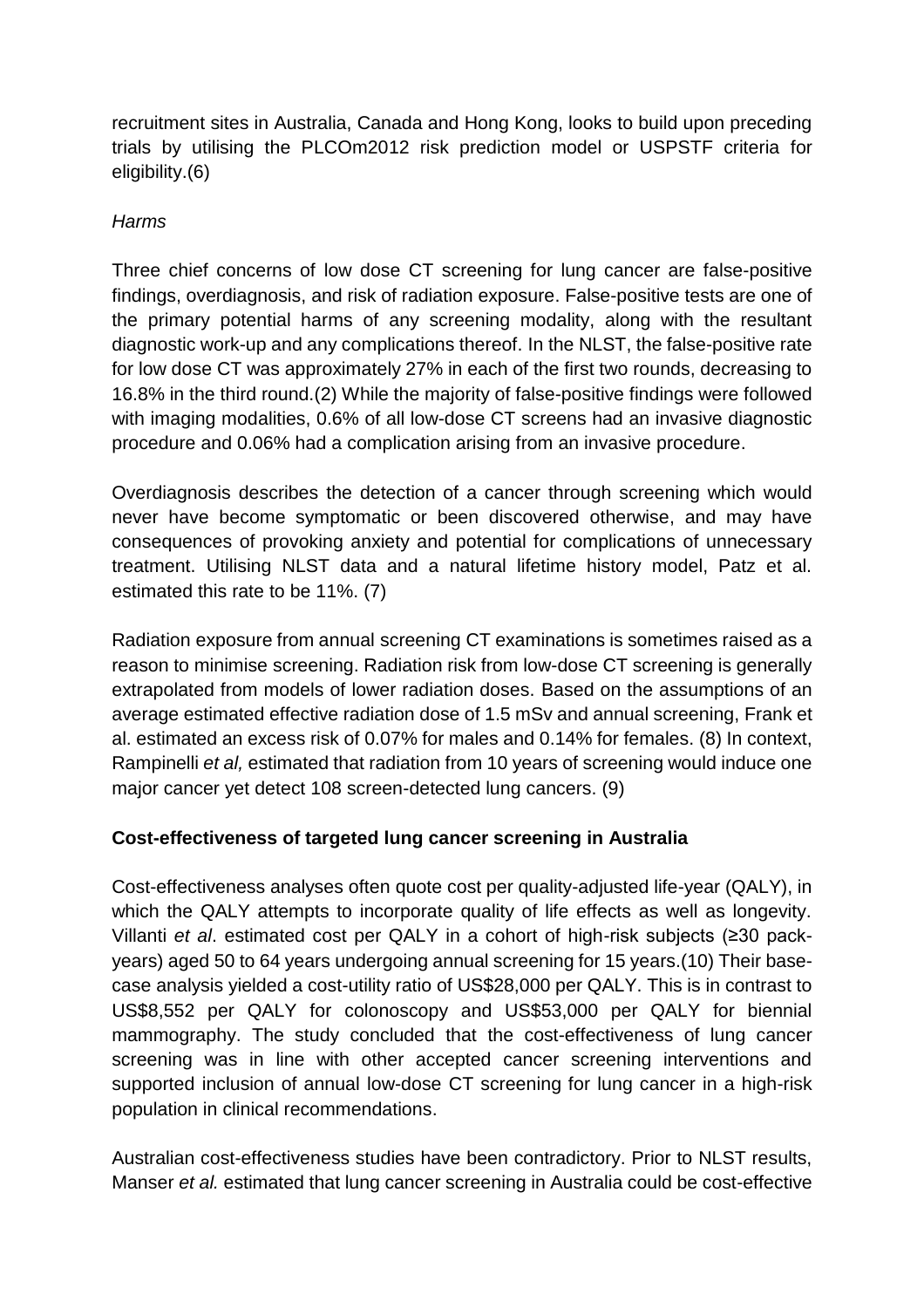under ideal conditions.(11) Wade *et al.* used NLST data with Australian cost and survival data to estimate the cost per QALY-gained to be AU\$233 000.(12) The large difference between this estimate and the formal NLST cost-effectiveness analysis (US\$81 000) may be due to inclusion of all-cause mortality benefit and using a lifetime horizon. (13)

However, it must be acknowledged that cost-effectiveness estimates often vary widely, due to not only the underlying studies that quantify the various benefits and harms, but also due to variability in cost estimates, differences in what types of costs are included (e.g., lost productivity) and the choice of perspective (provider/patient vs societal). In addition, intangible effects, such as anxiety, are difficult to apply to numerical cost estimates.

## **Target population**

The target population is individuals at the highest risk of developing lung cancer. Current U.S. and Canadian eligibility criteria is based on age (55 to 75/80 years) and smoking history (>30 pack years and, for former smokers, <15 years since quitting). Multivariate logistic risk prediction models, particularly the PLCO<sub>m2012</sub> model at a threshold of >1.5% six-year lung cancer risk, are more sensitive at detecting those with lung cancer than current screening eligibility criteria.(14) The PLCOm2012 model and >1.5% suggested eligibility threshold has been externally validated in a large Australian population again with improved sensitivity (69.4% vs 57.3%) but reduced specificity (72.0% vs 75.2%) compared to current U.S. criteria. (15) Therefore, we suggest that the target population should be individuals with  $PLCO_{m2012} > 1.5\%$ .

# **Recruitment**

Identification and recruitment of eligible Australians is challenging and has been discussed elsewhere.(16) Existing population-based mass screening interventions (for example breast cancer screening with mammography or bowel cancer screening with Faecal Occult Blood Testing [FOBT]) systematically and repeatedly invite all eligible individuals via direct contact from the respective programs using principles based on the Population Based Screening Framework.(17) Eligible individuals are identified from administrative datasets based on their age and sex only. Currently, there are no administrative datasets that routinely collect variables required for lung cancer screening eligibility assessment such as smoking history. Therefore, if population-based recruitment for lung cancer screening were to be implemented, a two-step process would be required. Individuals in the age-defined cohort would be approached to consider screening and complete a self-reported PLCOm2012 risk assessment. Those who meet eligibility criteria could then progress to screening. This approach is inefficient as only 10-14.5% of 55-74 years olds meet eligibility criteria.(15, 18)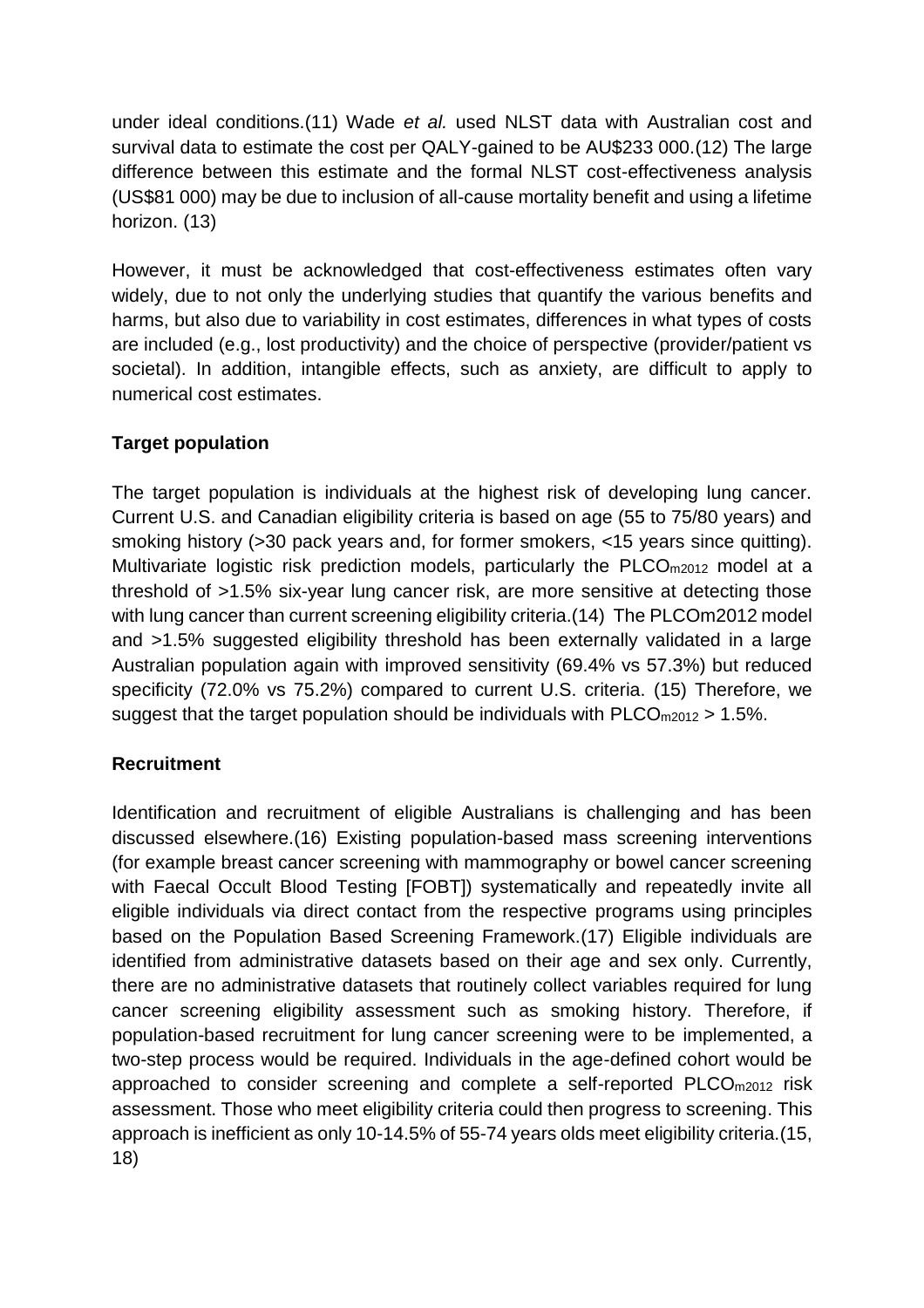An alternative approach would be for General Practitioners to identify appropriate high-risk individuals and refer those for screening, similar to existing targeted screening initiatives such as breast MRI for breast cancer screening in high-risk woman and colonoscopy for those with strong family history of bowel cancer. Potential benefits include leveraging strong patient-GP relationships to encourage screening and being able to incorporate lung cancer screening into other existing targeted screening initiatives. Such an approach will require appropriate remuneration for primary care to provide this service and may be limited by over-screening performed by general practitioners.(19)

## **Ensuring consistency with eligibility criteria**

Lung cancer screening with LDCT only reduces lung cancer specific mortality in those with the highest lung cancer risk, which is limited to approximately 10% of the agedefined population.(20) There is no available evidence that screening lower risk individuals, including passive and never smokers, reduces lung cancer mortality. Individuals however may seek screening for other purposes, including to gain reassurance or peace-of-mind that they are cancer free. Between 72%-95% of Australian ever-smokers have a preference for undergoing screening yet preference is associated with worry about and perceived seriousness of lung cancer but not associated with eligibility status.(21, 22) Screening of lower-risk individuals has increased in the U.S. after lung cancer screening implementation.(23) Limiting ad-hoc screening through primary care for those who do not meet eligibility criteria will be critical to maximising overall benefits while minimizing harms and costs.

#### **Role of general practice**

General practice will have a critical role in the success of any screening initiative. Specific roles may include recruiting high-risk individuals to undergo screening, counselling concerned yet ineligible lower-risk individuals against seeking screening, managing screening detected abnormalities including incidental findings, providing smoking cessation interventions and support long term cancer survivorship in those with screen-detected malignancy.(24) Educational and financial support to primary care to provide these services will be required. Currently, Australian GPs generally over-recommend lung cancer screening and are performing lung cancer screening with both LDCT and CXR against recommendations, associated in part with education from radiology providers and cognitive factors such as seeking reassurance that their patient does not have cancer.(25-27)

#### **Access to specialist services for management of screen-detected abnormalities**

Implementation of lung cancer screening will necessitate adequate provision of specialist services to diagnose, stage and treat more early-stage screen-detected lung cancers. In a large Victorian cohort of lung cancer patients, only 50% underwent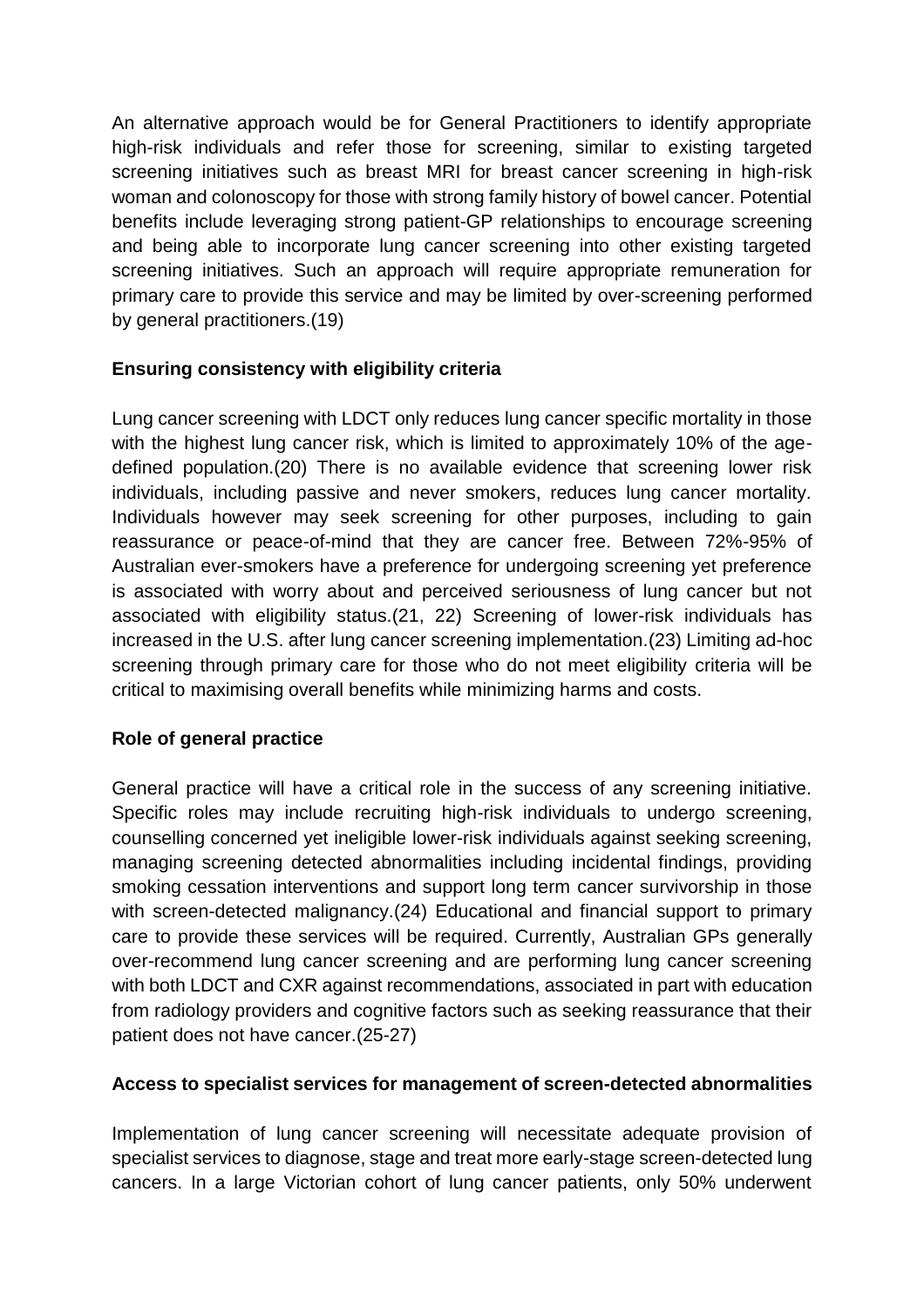surgery within the current recommended timeliness target of 42 days (as set by the Optimal Care Pathways).(28, 29) Increased caseload on specialist interventional radiology and thoracic surgical services is likely and capacity for this demand requires pre-implementation evaluation. Equitable access to screening and downstream management for vulnerable populations including regional/remote areas, Aboriginal and Torres Straight Islanders and people from non-English speaking backgrounds is required.

### **Consumer communication throughout the screening process**

Patient communication and counselling will be critical across all phases of the screening process. As mentioned earlier, reassuring screening-ineligible individuals against screening will be critical to restricting screening to high risk individuals. For screening-eligible individuals, the decision to undergo screening should ideally be an informed and shared decision made with a full understanding of potential benefits and harms. Funding for screening in the U.S. has mandated the use of a patient decision aid (PtDA) as part of a shared-decision making process for screening.(30) The realworld effectiveness of patient-decision aids is unclear as risks of screening are often understated and screening preference has not been shown to correlate with screening uptake.(31, 32) An Australian-developed lung cancer screening patient information tool, including PtDA, may reduce screening preference for lower-risk individuals and reduce decisional conflict among screening-eligible individuals.(33)

False-positive findings, usually benign pulmonary nodules, are common and can cause adverse psychological effects including anxiety, stress and worry.(34) While these psychological effects are usually limited to less than 12 months duration, the associated disutility has a major impact on the incremental quality-adjusted costeffectiveness of screening. (12, 35) This is balanced by an improvement in psychosocial factors in screened individuals compared to controls who were not screening suggesting a psychological benefit from reassurance provided by screening.(36) Adequate pre- and post-test counselling on the significance of pulmonary nodules detected by screening may minimise the associated negative psychological effects and improve overall cost-effectiveness, yet informed decision making did not impact on health-related quality of life measures in the NELSON trial. (37) Patient information tools provided to screening participants, ideally tailored to nodule malignancy risk, need to be developed and tested prior to widespread screening implementation.

# **Conclusions and Recommendations**

• The Lung Cancer Special Interest Group of TSANZ strongly supports the establishment of a large, government-funded, lung cancer screening pilot, similar to previous pilot studies that preceded mammography and FOBT screening implementation.(38, 39)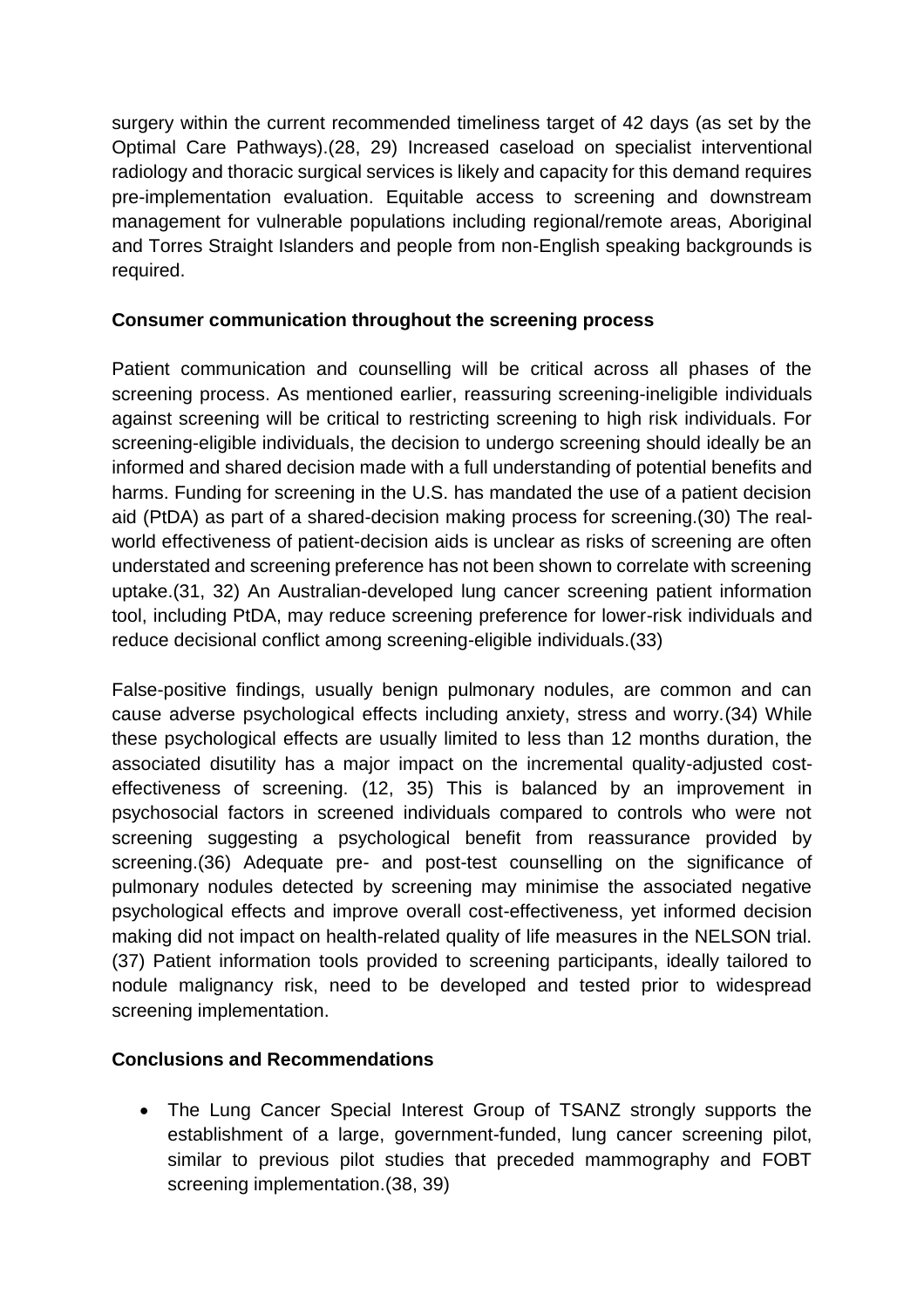- International evidence of the efficacy of LDCT lung cancer screening of highrisk individuals at reducing lung cancer mortality is sufficient to for the practice to be recommended.
- Recruitment needs to target individuals with a PLCO<sub>m2012</sub> risk of >1.5%, but various recruitment methods needs critical evaluation.
- We support a coordinated program that adapts population-based screening principles with strong governance, rather than an uncoordinated approach.
- Critical implementation issues relate to recruitment, limiting screening to highrisk individuals, engagement with primary care, consumer information throughout the screening process and resourcing specialist services for timely management of screen-detected cancers. These issues need to be specifically evaluated in the proposed pilot.
- Cost-effectiveness and affordability of screening needs to be formally assessed as part of the pilot.

# **References**

1. Australian Institue of Health and Welfare. Cancer in Australia 2019. Canberra; 2019. Contract No.: CAN 123.

2. The National Lung Sceening Trial Research Team. Reduced lung-cancer mortality with low-dose computed tomographic screening. New England Journal of Medicine. 2011;365(5):395-409.

3. Moyer VA. Screening for lung cancer: U.S. preventive services task force recommendation statement. Annals of Internal Medicine. 2014;160(5):330-8.

4. de Koning HJ, van der Aalst CM, de Jong PA, Scholten ET, Nackaerts K, Heuvelmans MA, et al. Reduced Lung-Cancer Mortality with Volume CT Screening in a Randomized Trial. New England Journal of Medicine. 2020;382(6):503-13.

5. Huang KL, Wang SY, Lu WC, Chang YH, Su J, Lu YT. Effects of low-dose computed tomography on lung cancer screening: a systematic review, meta-analysis, and trial sequential analysis. BMC pulmonary medicine. 2019;19(1):126.

6. Lim K, Brims F, McWilliams A, Tammemagi CM, Berg CD, Marshall H, et al. Protocol for the international lung screen trial (ILST): a cohort study to define LDCT screening selection criteria and validate the PanCan nodule management algorithm. Respirology. 2017;22(S3):66-.

7. Patz EF, Jr., Pinsky P, Gatsonis C, Sicks JD, Kramer BS, Tammemagi MC, et al. Overdiagnosis in low-dose computed tomography screening for lung cancer. JAMA internal medicine. 2014;174(2):269-74.

8. Frank L, Christodoulou E, Kazerooni EA. Radiation risk of lung cancer screening. Semin Respir Crit Care Med. 2013;34(6):738-47.

9. Rampinelli C, De Marco P, Origgi D, Maisonneuve P, Casiraghi M, Veronesi G, et al. Exposure to low dose computed tomography for lung cancer screening and risk of cancer: secondary analysis of trial data and risk-benefit analysis. BMJ (Clinical research ed). 2017;356.

10. Villanti AC, Jiang Y, Abrams DB, Pyenson BS. A Cost-Utility Analysis of Lung Cancer Screening and the Additional Benefits of Incorporating Smoking Cessation Interventions. PLoS ONE. 2013;8(8):e71379.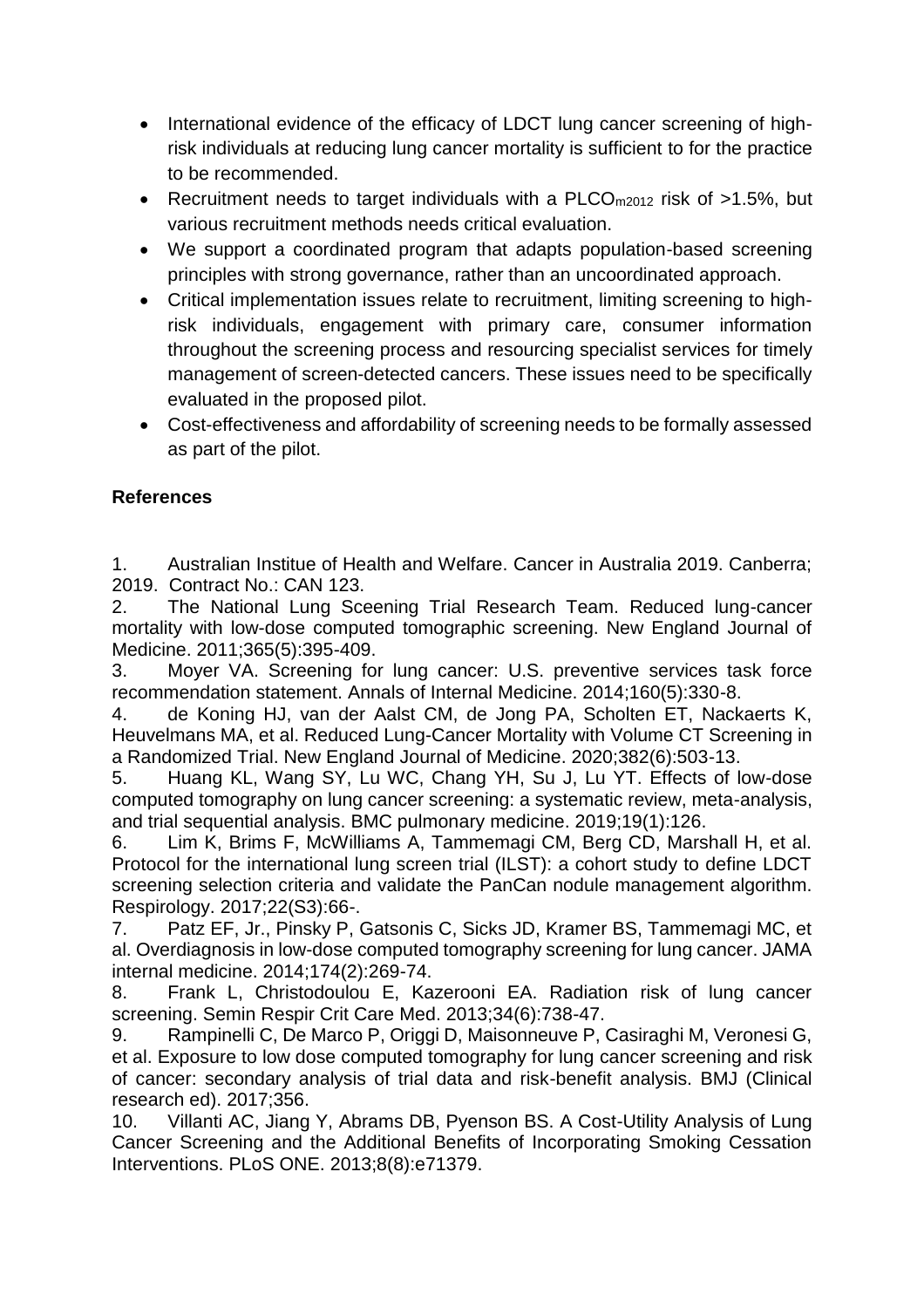11. Manser R, Dalton A, Carter R, Byrnes G, Elwood M, Campbell DA. Costeffectiveness analysis of screening for lung cancer with low dose spiral CT (computed tomography) in the Australian setting. Lung Cancer. 2004;48:171-85.

12. Wade S, Weber M, Caruana M, Kang YJ, Marshall H, Manser R, et al. Estimating the Cost-Effectiveness of Lung Cancer Screening with Low-Dose Computed Tomography for High-Risk Smokers in Australia. J Thorac Oncol. 2018.

13. The National Lung Sceening Trial Research Team. Cost-effectiveness of CT screening in the National Lung Screening Trial. New England Journal of Medicine. 2014;371:1793-802.

14. Tammemagi MC, Katki HA, Hocking WG, Church TR, Caporaso NE, Kvale PA, et al. Selection criteria for lung-cancer screening. New England Journal of Medicine. 2013;368(8):728-36.

15. Weber M, Yap S, Goldsbury D, Manners D, Tammemagi M, Marshall H, et al. Identifying high risk individuals for targeted lung cancer screening: Independent validation of the PLCOm2012 risk prediction tool. International Journal of Cancer. 2017;141(2):242-53.

16. Manners D, Emery J, Brims FJ, Pettigrew S. Lung cancer screening – practical challenges of confining participation to those who might benefit. Australian and New Zealand journal of public health. 2016;40(3):205-6.

17. Australian Population Health Development Principal Committee. Population Based Screening Framework 2016 [Available from: [http://www.health.gov.au/internet/screening/publishing.nsf/Content/population](http://www.health.gov.au/internet/screening/publishing.nsf/Content/population-based-screening-framework)[based-screening-framework.](http://www.health.gov.au/internet/screening/publishing.nsf/Content/population-based-screening-framework)

18. Manners D, Hui J, Hunter M, James A, Knuiman MW, McWilliams A, et al. Estimating eligibility for lung cancer screening in an Australian cohort, including the effect of spirometry. The Medical journal of Australia. 2016;204(11):406.

19. Manners D, Wilcox H, Liira H, McWilliams A, Brims FJ. Attitudes and practices towards lung cancer screening with low dose CT amongst General Practitioners in Western Australia. Internal medicine journal. 2017(In Press).

20. Tammemagi MC, Church TR, Hocking WG, Silvestri GA, Kvale PA, Riley TL, et al. Evaluation of the lung cancer risks at which to screen ever- and never-smokers: screening rules applied to the PLCO and NLST cohorts. PLoS medicine. 2014;11(12):e1001764.

21. Flynn AE, Peters MJ, Morgan LC. Attitudes towards Lung Cancer Screening in an Australian High-Risk Population. Lung cancer international. 2013;2013:789057.

22. See K, Manser R, Park E, Steinfort D, Piccolo F, Manners D. Impact of Lung Cancer Perceived Risk, Screening Eligibility and Worry on LDCT Screening Preference - Challenges for Engaging Patients at High Risk. Journal of Thoracic Oncology. 2017;12(11):S1859.

23. Huo J, Shen C, Volk RJ, Shih Y. Use of CT and chest radiography for lung cancer screening before and after publication of screening guidelines: Intended and unintended uptake. JAMA internal medicine. 2017;177(3):439-41.

24. Emery JD, Shaw K, Williams B, Mazza D, Fallon-Ferguson J, Varlow M, et al. The role of primary care in early detection and follow-up of cancer. Nature Reviews Clinical Oncology. 2014;11(1):38-48.

25. Abeyweera P, Brims F, Piccolo F, Lei C, Manners D. Australia-Wide Cross-Sectional Survey of General Practitioners' Knowledge and Practice of Lung Cancer Screening. Journal of Thoracic Oncology. 2019;14(10):S795.

26. Sladden MJ, Ward JE. Do Australian family physicians screen smokers for lung cancer? Chest. 1999;115(3):725-8.